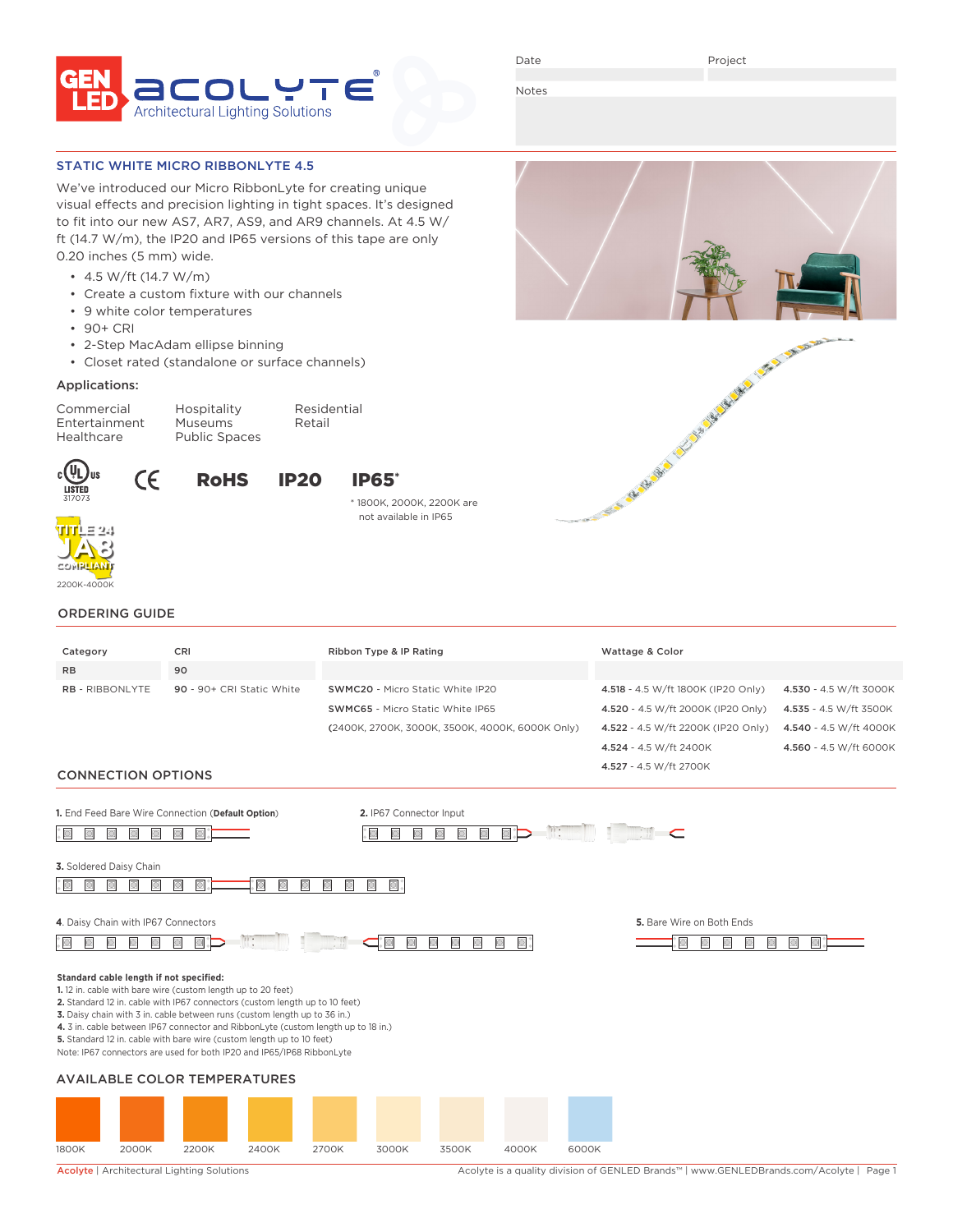

### SPECIFICATIONS / DIAGRAM / USAGE GUIDELINES

|                                          |  |                                                                                                                                                                                                                                                                               | STATIC WHITE MICRO RIBBONLYTE 4.5    |                                    |                                      |                                    |                                    |                                                                               |                                                                                         |                                    |  |
|------------------------------------------|--|-------------------------------------------------------------------------------------------------------------------------------------------------------------------------------------------------------------------------------------------------------------------------------|--------------------------------------|------------------------------------|--------------------------------------|------------------------------------|------------------------------------|-------------------------------------------------------------------------------|-----------------------------------------------------------------------------------------|------------------------------------|--|
| <b>Operating Voltage</b>                 |  | 24 V                                                                                                                                                                                                                                                                          |                                      |                                    |                                      |                                    |                                    |                                                                               |                                                                                         |                                    |  |
| <b>Power Consumption</b>                 |  | 4.5 W/ft (15 W/m)                                                                                                                                                                                                                                                             |                                      |                                    |                                      |                                    |                                    |                                                                               |                                                                                         |                                    |  |
| Current (mA) - 24V                       |  | 187.5 mA/ft (615 mA/m)                                                                                                                                                                                                                                                        |                                      |                                    |                                      |                                    |                                    |                                                                               |                                                                                         |                                    |  |
| <b>LED Pitch</b>                         |  | 43 LEDs/ft (140 LEDs/m)                                                                                                                                                                                                                                                       |                                      |                                    |                                      |                                    |                                    |                                                                               |                                                                                         |                                    |  |
| <b>Protection Rating</b>                 |  | IP20, IP65 IP20, IP65 (1800K, 2000K, and 2200K are only available in IP20)                                                                                                                                                                                                    |                                      |                                    |                                      |                                    |                                    |                                                                               |                                                                                         |                                    |  |
| Dimming/Control                          |  | MLV / 0-10 Volt / Lutron Hi-lume 1% dimming & Hi-lume Premier 0.1% L3D0 LED drivers / Lutron VIVE code compliance available / ELV / DALI                                                                                                                                      |                                      |                                    |                                      |                                    |                                    |                                                                               |                                                                                         |                                    |  |
| <b>Operating Temperature</b>             |  | -40° F to 158° F (-40° C to 70° C)                                                                                                                                                                                                                                            |                                      |                                    |                                      |                                    |                                    |                                                                               |                                                                                         |                                    |  |
| <b>Colors Temperatures</b>               |  | 1800K                                                                                                                                                                                                                                                                         | 2000K                                | 2200K                              | 2400K                                | 2700K                              | 3000K                              | 3500K                                                                         | 4000K                                                                                   | 6000K                              |  |
| MacAdam Ellipses (SDCM)                  |  | 2-Step Binning                                                                                                                                                                                                                                                                |                                      |                                    |                                      |                                    |                                    |                                                                               |                                                                                         |                                    |  |
| Lumens                                   |  | 320 lm/ft<br>$(1048 \, \text{Im/m})$                                                                                                                                                                                                                                          | 374 lm/ft<br>$(1225 \, \text{Im/m})$ | 392 lm/ft<br>$(1284 \text{ lm/m})$ | 414 lm/ft<br>$(1358 \, \text{Im/m})$ | 437 lm/ft<br>$(1432 \text{ lm/m})$ | 459 lm/ft<br>$(1506 \text{ Im/m})$ | 464 lm/ft<br>$(1520 \text{ lm/m})$                                            | 500 lm/ft<br>$(1638 \text{ lm/m})$                                                      | 486 lm/ft<br>$(1594 \text{ lm/m})$ |  |
| <b>Binning Tolerance</b>                 |  | $+/-100K$                                                                                                                                                                                                                                                                     |                                      |                                    |                                      |                                    |                                    |                                                                               |                                                                                         |                                    |  |
| <b>LED Beam Angle</b>                    |  | 120°                                                                                                                                                                                                                                                                          |                                      |                                    |                                      |                                    |                                    |                                                                               |                                                                                         |                                    |  |
| Lamp Life                                |  | 50,000 Hrs                                                                                                                                                                                                                                                                    |                                      |                                    |                                      |                                    |                                    |                                                                               |                                                                                         |                                    |  |
| Cuttable Length                          |  | 1.97 in (50 mm)                                                                                                                                                                                                                                                               |                                      |                                    |                                      |                                    |                                    |                                                                               |                                                                                         |                                    |  |
| CRI - All Color Temp.                    |  | 90+ CRI                                                                                                                                                                                                                                                                       |                                      |                                    |                                      |                                    |                                    |                                                                               |                                                                                         |                                    |  |
| Lumens/Watt                              |  | 71 lm/W                                                                                                                                                                                                                                                                       | 83 lm/W                              | 87 lm/W                            | 92 lm/W                              | 97 lm/W                            | 102 lm/W                           | 103 lm/W                                                                      | $111 \text{ Im}/\text{W}$                                                               | 108 lm/W                           |  |
| <b>Constant Voltage</b>                  |  | $\checkmark$                                                                                                                                                                                                                                                                  |                                      |                                    |                                      |                                    |                                    |                                                                               |                                                                                         |                                    |  |
| Certifications                           |  | UL 2108 Issued: 2016/06/17 Ed: 1 Rev: 2021/10/16 Low Voltage Lighting Systems.<br>CSA C22.2 No. 250.0, General Requirements for Luminaires.<br>ROHS compliant UL 2108.<br>Suitable for use in closets, compliant with NFPA® 70, NEC® Section 410.16 (A)(3) and 410.16 (C)(5). |                                      |                                    |                                      |                                    |                                    |                                                                               |                                                                                         |                                    |  |
| Warranty                                 |  | IP20: 6 years, IP65: 3 years                                                                                                                                                                                                                                                  |                                      |                                    |                                      |                                    |                                    |                                                                               |                                                                                         |                                    |  |
| <b>24V DIMENSIONS</b><br><b>Top View</b> |  |                                                                                                                                                                                                                                                                               |                                      |                                    |                                      | Side View                          | <b>Dimensions</b>                  |                                                                               |                                                                                         |                                    |  |
| IP <sub>20</sub>                         |  | CUTTABLE EVERY: 1.97 in (50 mm)                                                                                                                                                                                                                                               |                                      |                                    |                                      |                                    |                                    | Width 0.20 in (5 mm)<br>Max Length* 28 ft (8.5 m)<br>Height 0.06 in (1.45 mm) |                                                                                         |                                    |  |
| IP65                                     |  | CUTTABLE EVERY: 1.97 in (50 mm)                                                                                                                                                                                                                                               |                                      |                                    |                                      |                                    | <u>fresn</u>                       |                                                                               | Width 0.20 in (5 mm)<br>Max Length <sup>*</sup> 28 ft (8.5 m)<br>Height 0.1 in (2.5 mm) |                                    |  |

USAGE GUIDELINES

- IP65 RibbonLyte are not field cuttable. All custom cuts and connections for these models must be performed at the factory to ensure waterproofing standards are met. Any modification of this on the field or by end user will result in a voided warranty.
- When installing this product take into account the surface temperature of the material this product is mounted to. Many building surfaces which are exposed to direct sunlight exceed the 70° C / 158° F maximum that our product is rated for. High risk locations like this should be avoided.
- Our IP65 can be used in wet, outdoor locations around swimming pools and spa tubs, but our products are not intended to be submerged in pools and fountains and do not carry UL676 certification to do so.
- Please refer to our RibbonLyte Proper Use Guide in our *Application Guide* for more information. Available for download at www.GENLEDBrands.com/Acolyte.
- Compatible with a wide variety of control products including the entire line of Lutron dimming systems.
- For use with Acolyte drivers, 0-10V dimming modules and interface controllers (DMXINF models).
- Use with non-Acolyte supplied drivers is not supported or warrantied.
- Due to the nature of the product, RibbonLyte cuttable lengths are generally longer or shorter than the customer requested length. Unless specified, RibbonLyte is factory cut at the shorter cuttable point.
- We reserve the right to make changes to product lineup, specifications, design and finishes at any time without notice.

Acolyte does not warrant or represent that the information is free from errors or omission. The information may change without notice and Acolyte is not in any way liable for the accuracy of any information printed and stored or in any way interpreted or used.